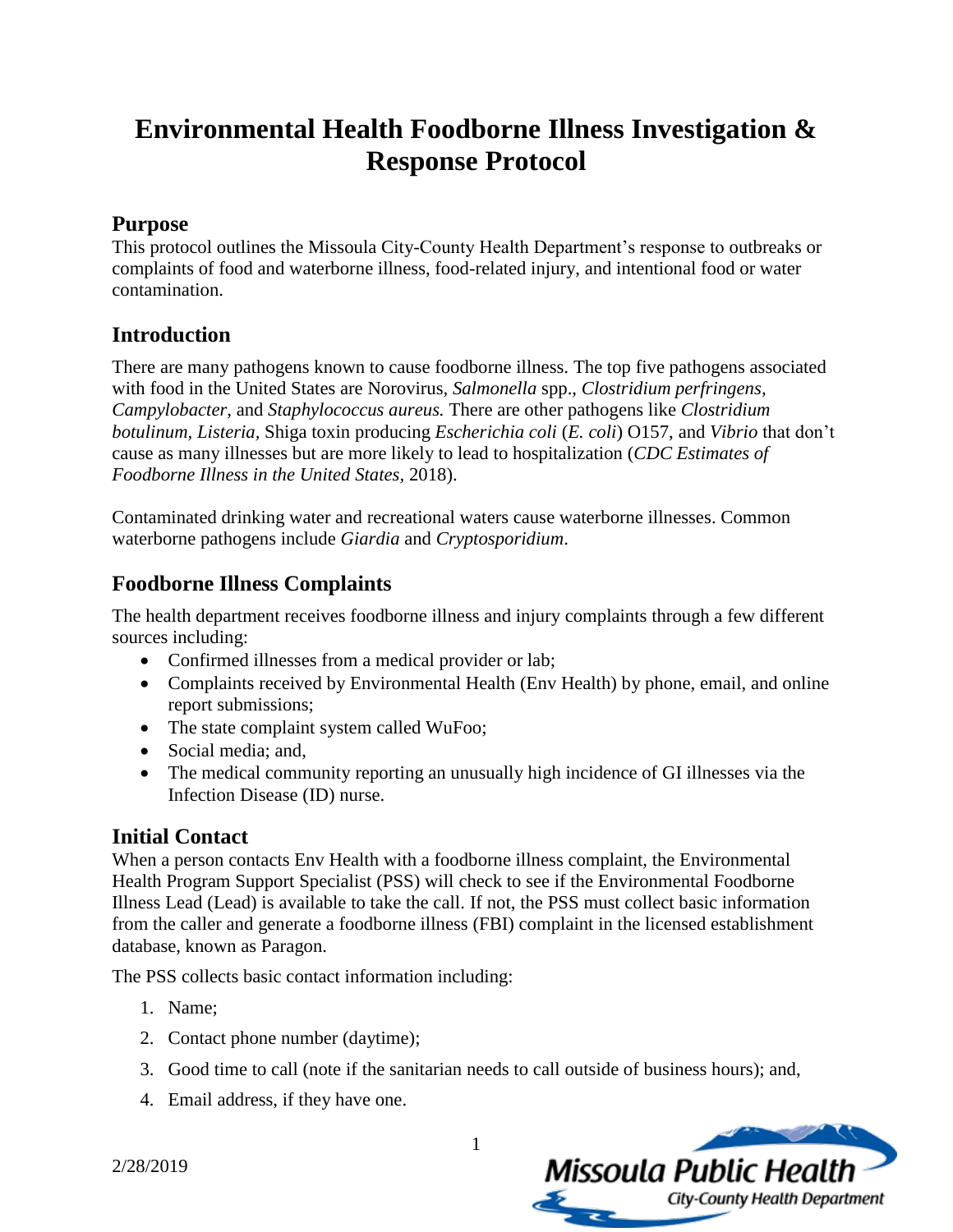Often people will want to tell the person who answers the phone the food that they suspect made them sick and where they got it. While it's fine to collect that information, do not encourage the caller to provide more details as the Lead will call and ask for specifics. Callers get frustrated during the follow-up call if they feel that they have already provided the information requested. However, it is a good idea to suggest that the caller start thinking about the foods and beverages that they consumed in the 72-hours before their symptoms started.

After receiving a complaint of illness, the PSS will contact the Lead, even if they are in the field so that that information gathering can happen as soon as possible. If the Lead is gone, the complaint should go to the backup FBI sanitarian.

# **Complaint Data Entry**

Currently, all foodborne illnesses are entered in Paragon under "Foodborne Illness Complaints" so that they are all logged in one area regardless of an association with a food establishment. The PSS must save the complaint with "inspection required" (default field) selected so that the Lead gets an email letting them know there was a foodborne illness complaint. After entering the complaint, the PSS will then create an electronic note in the establishment record with the title "FBI Complaint Received {Date}" so that we can link complaints to establishments without disclosing HIPAA protected information or altering reporting methods.

# **Investigation Procedures**

All complaints will go to the Lead. The Lead will typically make the initial contact with the complainant; however, if there are many complaints or an outbreak, the Lead may request other inspecting sanitarians to help make calls to facilitate the process.

#### **Foodborne illness complaints must be treated as a priority and responded to within 24 hours or less.**

Investigations typically consist of two parts:

**1. The Interview:** The Lead will contact the complainant to gather information regarding recent exposure history and obtain a food history using a standardized questionnaire (see 2016 FBI Questionnaire).

It is important to collect as much information as possible during the interview, even if the information seems insignificant as it may become important later in the investigation.

The information needed includes:

- A detailed account of their complaint. Try to ask questions as they present themselves during this process (other activities that day; daycare age children (diapers); any sick family members; travel; occupation (to see if there is something that may expose them to GI illnesses such as a farmer, lab tech, garbage collector, custodian, etc.);
- If they received any medical attention for their illness including testing;
- Whether they work in a sensitive occupation (for reasons of exclusion: food handler; daycare worker; nurse/doc; etc.);

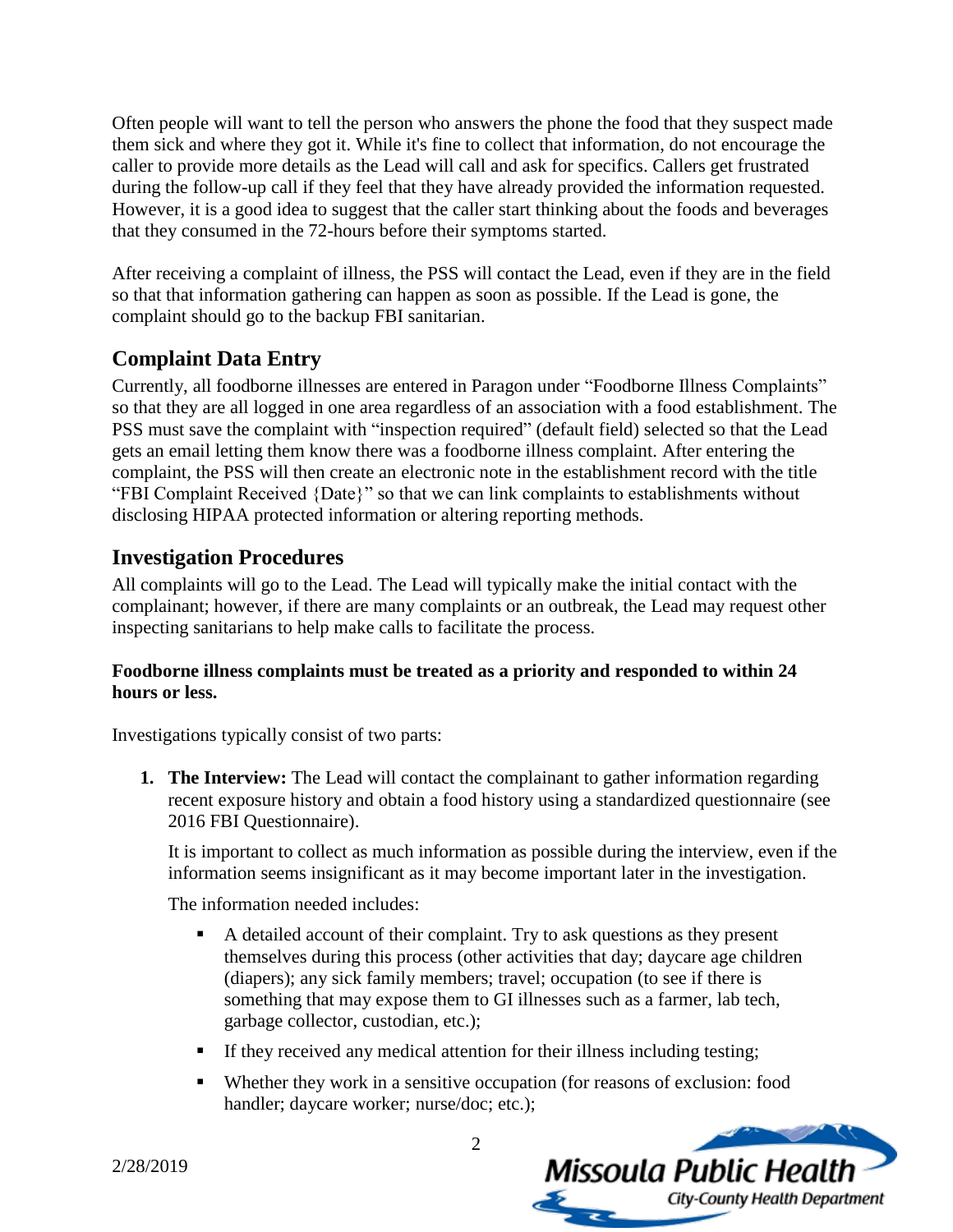- **•** Depending on the time of year, ask about gatherings that may expose them to illness (holidays, BBQs, weddings; graduation; etc.) Discuss these activities to get a better food history as it can be easier for people to remember what they ate when discussing what they were doing;
- Exposure to others who have had GI illnesses, sick animals, reptiles/snakes/lizards;
- Where they routinely shop for groceries to see if there are common sources or any foods associated with current recalls or outbreaks; and,
- The foods that they ate in a time frame based on the incubation period for the organism. If the organism is unknown, a 72-hour food history is a great place to start. \*

If the person is not able to be reached by phone or email, the Lead will leave a message indicating that they will try to complete the investigation as best they can with the limited information collected.

\* Occasionally, the 72-hour food history is not necessary. For instance, if several people ate together at one meal, all got ill in the same timeframe with similar symptoms, and they do not have day-to-day contact with each other, then efforts can be concentrated on the suspect meal.

**2. The Inspection:** The Lead will determine if an inspection is warranted and then connect with the sanitarian assigned to the suspected establishment. The assigned inspector may help with the investigation if time allows. Two inspectors work better for the larger or more complex establishments. If the assigned inspector does not do the onsite investigation, the Lead will keep the inspector updated. The inspection may serve as a routine inspection but must focus on the factors that could have led to the illness/symptoms under investigation.

When inspecting because of suspected foodborne illness, it is important to do the following in addition to a risk-based inspection:

- Interview cook staff about the details of preparing the foods in question;
- Look at records of staff illnesses for the two weeks before the exposure;
- Ask about any unique issues during the time of exposure that may have contributed to an illness (refrigeration not holding temperature; power failure; etc.);
- Ask about changes in food sources, staff, or management during the time in question; and,
- Ask whether the establishment has received complaints of illness from patrons.

When the facility inspector can assist, it is helpful to have the facility inspector look for the facility and operational issues while the Lead talks to the cook and managers about the items above.

The facility and operational aspects of the inspection include:

■ Observing staff practices for handwashing, hygiene, food handling, health;

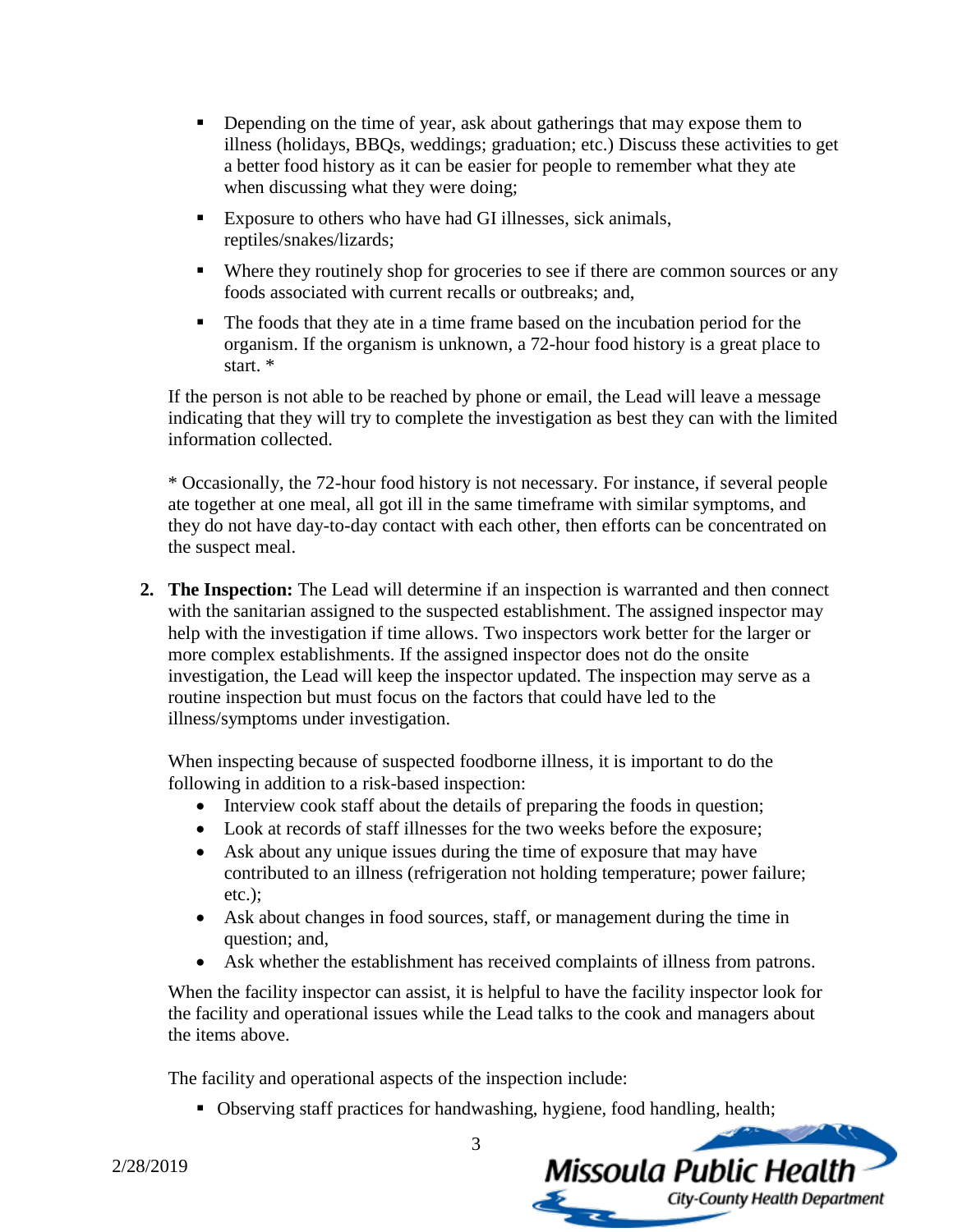- Observing time and temperature controls;
- Observing cleaning and sanitizing practices;
- Evaluating storage practices; and,
- Checking sources.

The inspector should also ask how the suspected meal is made and pay attention to the items above concerning the suspected meal. If food associated with the suspect meal remains, the inspector should request that the establishment hold it separately and not serve it. The food should be labeled, "do not use/do not discard" in case testing is needed. The inspector must document information about the product, including how much food was made initially, how much remains, and the actions taken by the facility to restrict the product from service. Do not freeze food set aside for potential testing. Ask the establishment to keep it refrigerated.

#### **Important Considerations**

Many incidents of foodborne illness are sporadic and isolated occurrences, which constitute normal and expected background levels of disease in a community. Some calls have more to do with complaining about an establishment than contracting an illness.

Even if an establishment is not the cause of the foodborne illness under investigation, the process provides a teachable moment for food safety practices that they need to improve.

It is important not to automatically blame an establishment for a foodborne illness, especially when there is no lab test confirming the diagnosis (there are often a lot of unknowns in foodborne illness investigations). Instead, let them know of the complaint, let them know it's possible that they were the source, and concentrate on correcting poor food safety practices.

### **Coordination with Infectious Disease Staff**

Reportable diseases come through the ID nursing staff. They will contact the Lead when they learn of a confirmed illness, which may have a link to food or water, with or without a link to a food establishment. The Lead will contact the ID nurse if Env Health receives complaints that may indicate a potential outbreak in the community that hasn't gone through the reporting channels. When complaints come through the ID nursing staff to the Lead, the Lead must log the complaint in Paragon, and if there is a suspected establishment, create an electronic sticky note in the establishment file.

Labs and health care providers are required to tell the health department about cases of reportable communicable diseases. When the ID nurse gets a lab result or a healthcare provider report, the nurse follows up with the patient following the Infectious Disease Case Interview. When licensed establishments are involved, the Lead will evaluate if an inspection is warranted. The Lead will coordinate with and keep the ID nurse updated with Environmental Health inspection findings.

If an outbreak is suspected, the Env Health and ID teams will meet with supervisors to discuss the situation and may use emergency response plans and ICS for the remainder of the response.

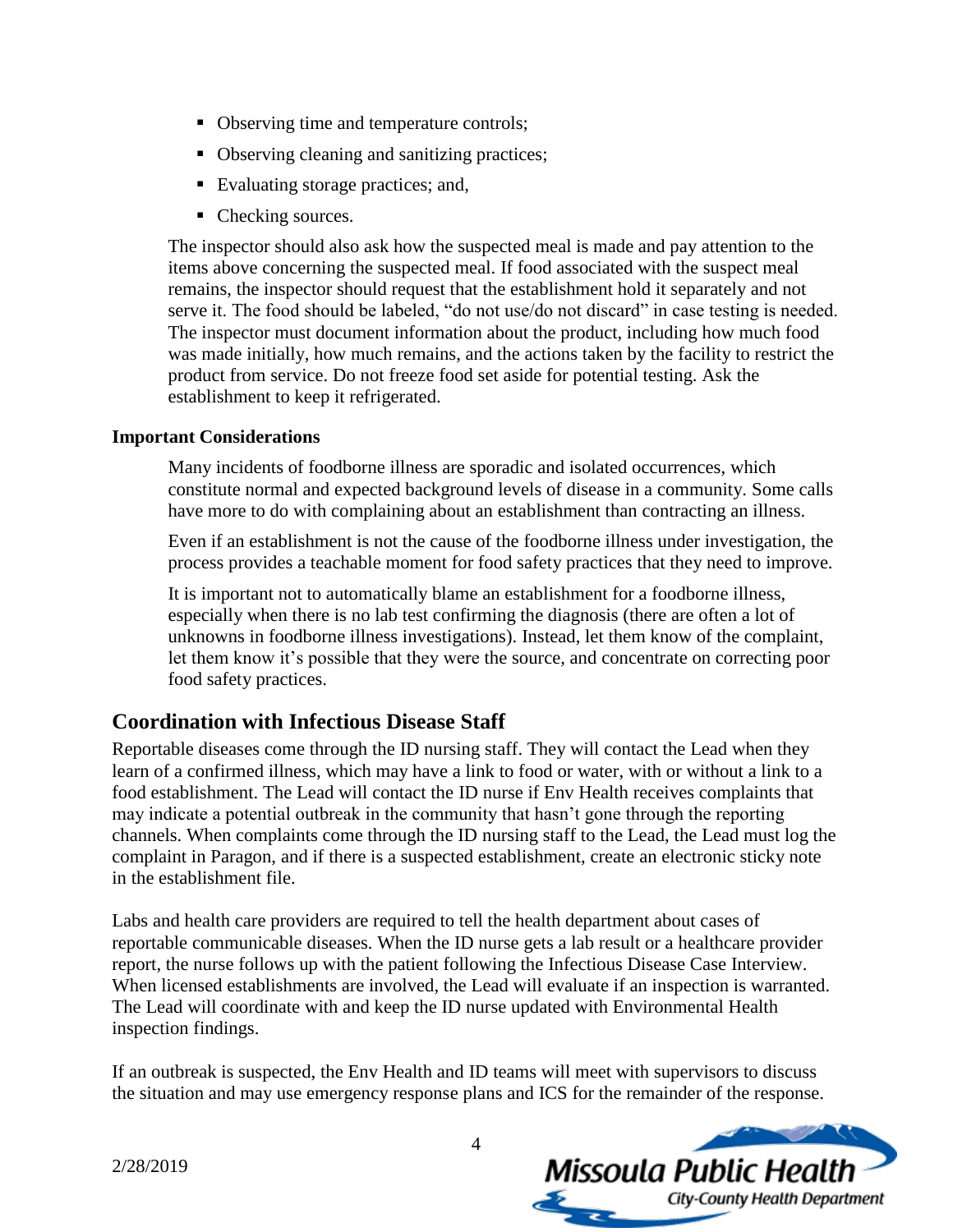Information is tabulated to see if there are any commonalities; and then, the team formulates an action plan. The Montana Department of Public Health and Human Services (MT DPHHS) is also notified and updated.

Additionally, the ID team meets monthly to discuss recent trends and issues seen by the ID nurses and Env Health staff.

# **Outbreaks**

Distinguishing between foodborne illness incidents and foodborne illness outbreaks is important.

- An outbreak is the occurrence of two or more unrelated cases (i.e., cases do not live together; do not have any routine contact with each other; separate and isolated; etc.)
- In some situations, a single case may constitute an outbreak. Example include a single, confirmed case of botulism.

In the event of an illness outbreak, the ID team which includes Env Health, ID nurses and staff, all respective managers, and the Health Officer will meet throughout the investigation to discuss what may be happening and how best to limit further spread. The Env Health team will still follow the investigation procedures above. Depending on the findings of testing, inspections, or statistical analysis, Env Health may need to take further action such as Notices of Violation, temporary closure, training, or other actions to be determined in conjunction with the management team.

While the goal is to determine a specific source or food establishment, sometimes no clear source or link may be identified.

At the end of an outbreak investigation, all departments involved will generate an After Action Report (AAR) to discuss what went well with the investigation and what they could improve upon during future outbreak investigations. These reports are made available to MT DPHHS who may report findings to the CDC.

#### **Jurisdictional Concerns**

If MCCHD receives a complaint about a packaged commercially manufactured item made outside of our jurisdiction, the Lead completes a Consumer Complaint form. A Consumer Complaint form collects the following information:

- Product information such as brand, size, lot, manufacturing information, best-by date, etc.;
- Where they purchased the product;
- When the customer noticed the adulteration; and,
- If illness or injury resulted.

When possible, we will collect the packaging to confirm specific product details. When that is not possible, we will gather information through pictures of the product provided by the consumer.

5



2/28/2019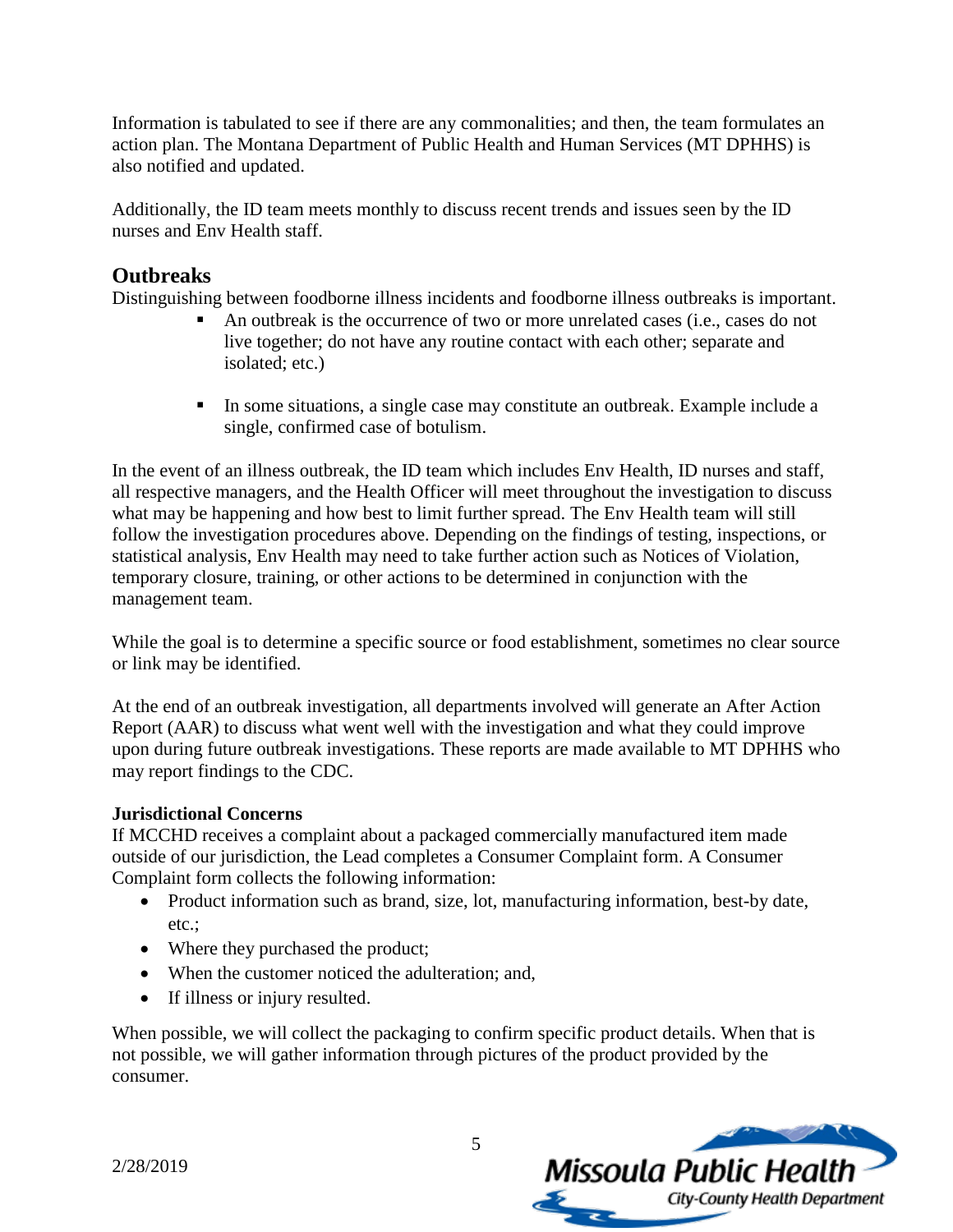We submit the completed Consumer Complaint form to MT DPHHS, Food and Consumer Safety Section (FCSS), who will submit it to the FDA. The FDA may contact the MCCHD for specifics about the product (again, having pictures or the packaging is helpful) and occasionally, FDA will inform us that they intend to contact the consumer for details.

If the product came from our jurisdiction, we would ask for the same information outlined in the Consumer Complaint form; however, we will do the investigation and may ask for the state's assistance.

#### **Adulteration or Intentional Contamination Event**

If we get a complaint regarding or suspect an intentional contamination event, we first need to determine who has jurisdiction over the product. If it is a packaged commercially made item, we follow the protocol above and depending, contact law enforcement. If the product came from our jurisdiction, we will investigate the complaint and call law enforcement.

If there is an adulterated product that can still go into commerce, we may need to embargo or seize the product. In this instance, an inspector would need to document in an order inspection report the amount of product held from commerce, and how they secured or disposed of the product.

### **Access to Information**

It is uncommon to provide any information to the public about a foodborne illness complaint because of HIPAA. If information, such as a line list, is shared with people outside of the response team, information needs to be coded or redacted. We can only share number affected, sex, age, symptoms, and suspected foods.

Store HIPAA protected information in the Infectious Disease folder where access to general staff is restricted.

### **Reporting and Documentation**

Maintaining documentation from the complaint through to the AAR is important. The following documents need to be created with the identified information:

- Complaint record: The complaint needs to be logged in Paragon even if it originated from WuFoo. The PSS must obtain as much contact information from the complainant as possible, and the Lead is responsible for logging the interview information. If an illness or outbreak is linked with an establishment, we need to link the complaint file with the establishment file via electronic sticky notes and the inspection documents.
- Inspection Reports: Inspectors need to log violations and note potential contributing factors in the Paragon inspection report. Document additional information obtained during the investigation that may not be a violation (e.g., source information, traceback info, policy issues, past employee illnesses). If the inspector chooses to use the routine inspection as the investigation inspection, they must note that the inspection is not only routine but is also in response to a foodborne illness investigation. The Lead must connect any inspection reports to the complaint in Paragon (e.g., "See routine inspection of restaurant A completed 01/01/2018).
- The ID team retains ID reports and medical information.

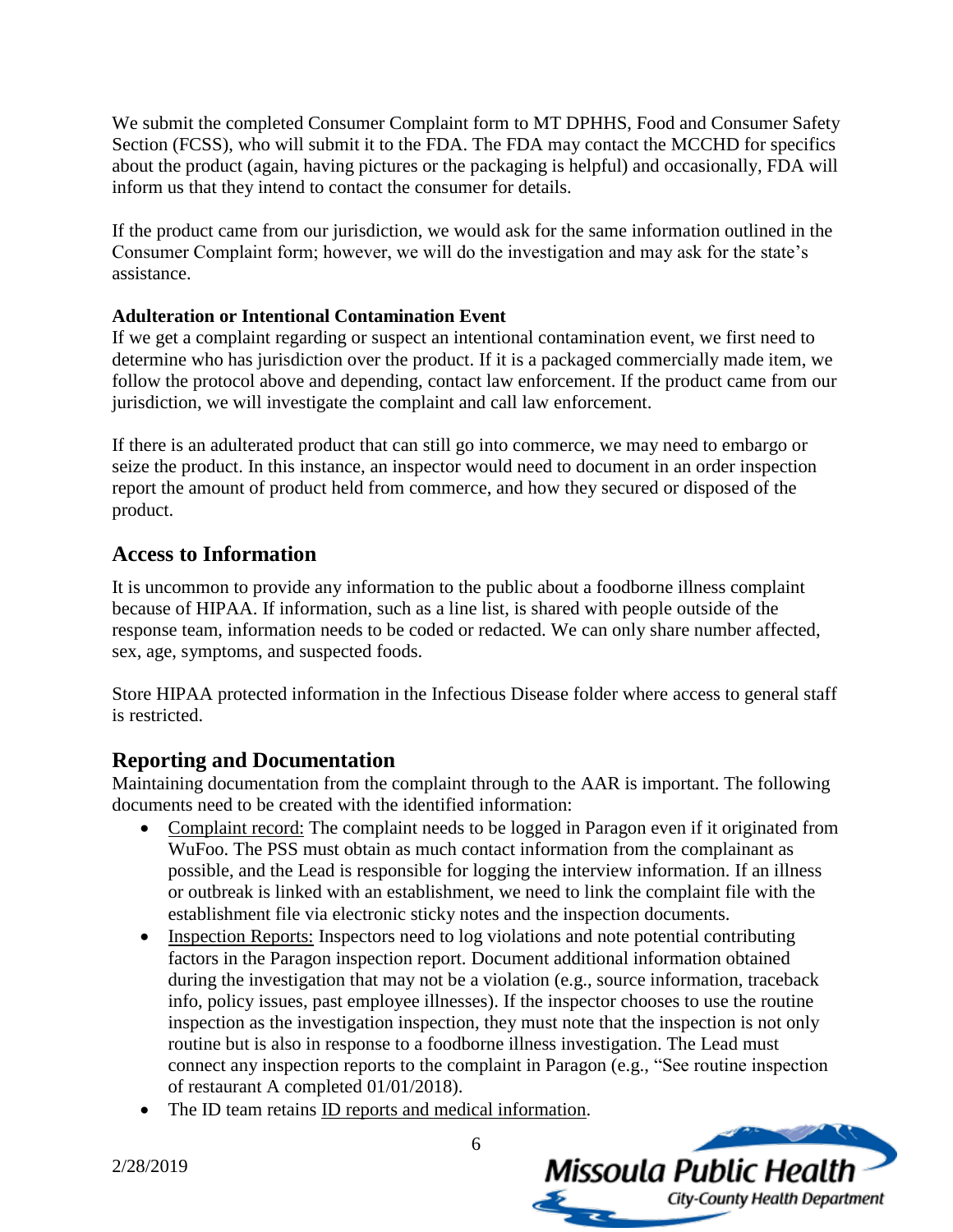- The Lead will "close the loop" on cases reported via the WuFoo state system.
- The Lead or their designee will draft an AAR summarizing the investigation and findings with input from members of the investigation team. The Lead will forward the AAR to the state. The state lab will send reports and information to the CDC when appropriate.
- All complaints are tracked in the Env Health FBI tracking sheet in Excel by the Lead. Each complaint is logged individually using the information in the complaint (implicated food, establishment, suspected process); the information garnered during the investigation (likely food, establishment, process); whether the complaint was a part of an outbreak or the result of an intentional contamination event; as well other notable information associated with the complaint.

#### **Laboratory Support**

MT DPHHS provides laboratory and epidemiological support as per the Memorandum of Understanding in our cooperative agreement.

### **Traceback Procedures**

Traceback procedures are difficult in a foodborne illness investigation because products and ingredients may originate from a common manufacturer/distributor and then repacked under various brand names or companies. Further, these repacks can be repacked several times further into distribution.

Traceback is vital for outbreaks where the investigator can compile food histories, activities, etc. from several cases to compare any common links. Traceback has been done on a local level when there have been nationwide illness outbreaks, and there are common foods to investigate. In the recent past, FDA and CDC have released statements when they suspect a certain source as the result of a nationwide outbreak even without laboratory evidence. For example, in several of the Romaine lettuce outbreaks, the FDA and CDC suspected that leafy greens caused the illnesses, but the source was hard to trace to a specific grower or field. Local sanitarians visited retail/wholesale outlets to determine what brands of leafy greens people purchased in the community. Any confirmed cases linked to the nationwide outbreak were interviewed in detail to determine where they routinely shopped; what kinds of lettuce products they ate; and, if they used whole heads, premade salad mixes, or ate processed foods (sandwiches, salads with eggs/meat/garnishes, meal to-go kits, etc.). In some cases, investigators went to the store with the complainant to have them physically identify the products they bought. When cases were not able to do that, the investigator went to the store where the case routinely shopped, took pictures and emailed them to the case for identification. Once the product was identified, we determined the distributor from the packaging and then contacted them to figure out the name of their suppliers or who was responsible for the co-pack or rebranding. We also found out which stores received products from a similar source, company, etc. by using the company's documents.

It is challenging to do traceback on nationwide and internationally distributed products. We may need assistance from the FDA or FSIS for larger-scale traceback.

If the traceback investigation can identify a common brand/distributor and the outlets that may carry the product(s), this information is shared with DPHHS to see if any of our partner counties

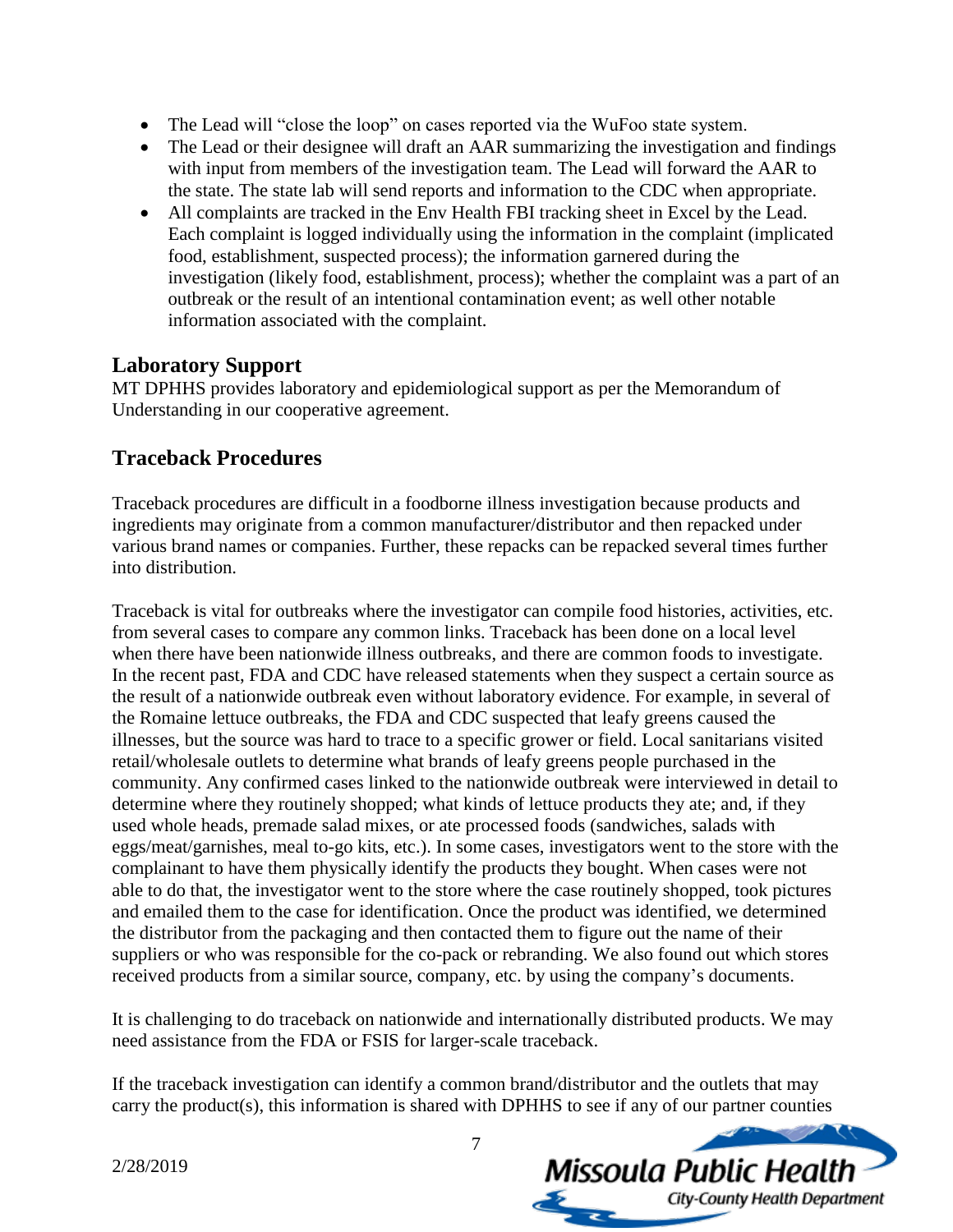are showing similar trends. We did this during the salmonellosis outbreak associated with JBS ground beef purchased at Lucky's markets in Missoula and Billings. There were several cases of salmonellosis linked by laboratory analysis in the state. Investigators made calls to determine a common source of food. All shoppers indicated consuming products from Lucky's markets from either Missoula or Billings.

Further investigation was done at the stores to look at ground beef logs, the source of the preground meat used for retail grind, etc. At that time, nothing implicated JBS; however, after CDC linked other cases nationwide, attention shifted to JBS, Lucky's supplier.

Key steps during traceback include:

- Finding commonalities in food histories or shotgun questionnaire data.
- Following-up with cases or restaurants to ensure that you have accurate product information including brand, size, UPC or item number, date or product code. If the product was purchased at retail, ensure that you get the name of the retailer (e.g., grocery store, c-store, farmer, market booth) from the case. If you are following up with a retail establishment regarding sources, obtain distributor/supplier information, and when possible, obtain invoices or packing slips. You may need to meet with cases at home or the grocery store and have them identify a product or have them send you pictures of the product packaging.
- Use the information obtained to follow the supply chain back as far as possible. For example, if you find out that Supplier 1 distributed the leafy greens to restaurant A and Supplier B distributed leafy greens to restaurant B, you will need to work through supplier 1 and 2 to identify their source for the product. If you do not find a commonality, you may need to go back yet another layer, and so on.
- If more than one county is involved in the traceback efforts, MT DPHHS or Department of Livestock may coordinate traceback efforts. If more than one state is involved, the FDA or FSIS will likely spearhead traceback and use us as a reference.

Our office shares traceback information with MT DPHHS and other counties agencies involved. The state will send information along to the FDA, FSIS, and CDC when necessary.

# **Recalls**

We receive recall information in several different ways including local/national news, distributors or food retailers, the FDA website, DPHHS email notifications to state sanitarians, and public inquiries.

When MT DPHHS notifies us of a recall, they include an action level that indicates the type of response required. In many cases, the notification is informational to let us know there is a recall, but it requires no action because of the lack of information or an associated illness. In cases that do require action, a specific response is described such as contacting food outlets that may have the recalled product to remind them that they cannot sell the product. We will follow-up when the recall issue is significant, like botulism. In these cases, we will physically visit the local

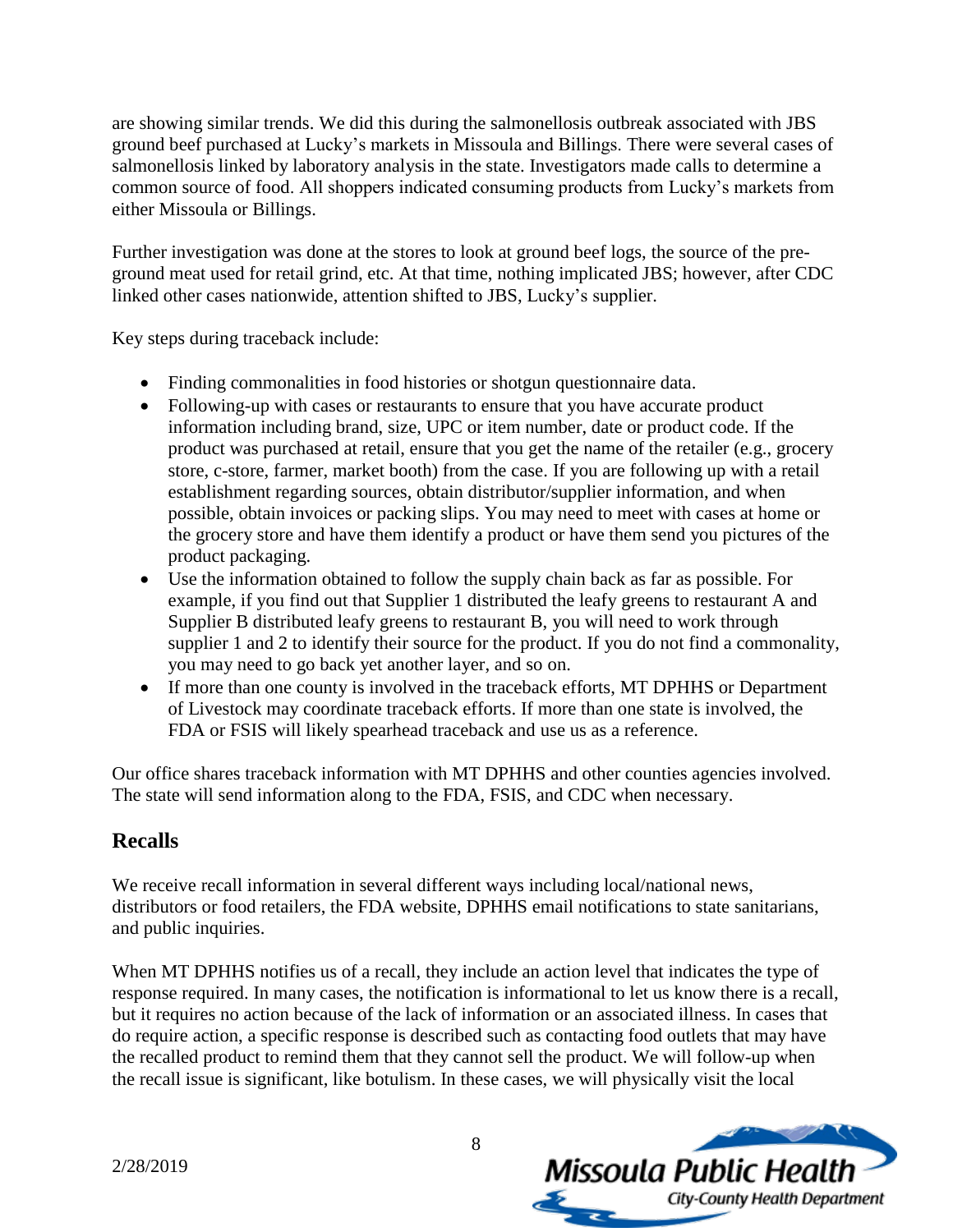outlets to ensure responsible disposition of the food item so people cannot salvage it. Sometimes we may collect the recalled food product so that we know its disposition.

Recalls by are routinely done for imminent health issues, like bacterial contamination of readyto-eat food that can pose a risk to the general population. It is not typical that we would followup on an undeclared allergen or physical contamination that does not pose a health risk (cardboard bits in dry pasta, rubber in chicken nuggets, etc.).

Food recalls are so common today that it is vital not to oversaturate the market with information that may or may not affect people so that they are more alert when we do issue a recall notice. We will typically alert the public through social media or our website.

# **Media Management**

The media may be a huge asset during a foodborne illness investigation, but they can also hinder or complicate matters if not appropriately used. Reaching out to the media for a single complaint of illness or in the early stages of an outbreak investigation may cause panic with little payoff and is not encouraged.

A media release is warranted in the following instances:

- The source of the illness has been identified, and awareness is needed to prevent more illnesses (e.g., Del Monte fresh vegetables identified as the source; message – discard and do not eat the product);
- The source has not been identified, but there are actions that people can take in the community to decrease their risk (e.g., romaine is linked with the cases—FDA warns consumers not to eat any romaine lettuce);
- We need the community's help in reporting cases and stemming the outbreak (e.g., a high number of Norovirus cases in the community; messages about hand washing, staying home when ill, calling to report illness; messages to food places about exclusion).

There may be times when the media reaches out to us because they have heard that we are investigating an outbreak. It's important that we get them the right message from the right person right away. Get the reporter's name, phone, and write down as much as you can about their inquiry, and ask for their deadline. Tell them that you will have someone get back with them and contact the Public Information Officer (PIO) for Env Health.

Whether the department reaches out to the media or we're responding to a media inquiry, it is important that the PIO manages media engagement so that a uniform message gets to the public in the right manner at the right time. If the Env Health PIO cannot serve on the event, work with the Health Department PIO. An inspector should not give information to a reporter unless it's from a talking points sheet put together for that purpose, and they should never, say "no comment." Instead, they should say "let me get you to the person who can better address this," and get them to the PIO.

When dealing with outbreaks, intentional contamination events, or recalls where multiple jurisdictions are involved. The PIO must coordinate with other agencies to ensure uniform



2/28/2019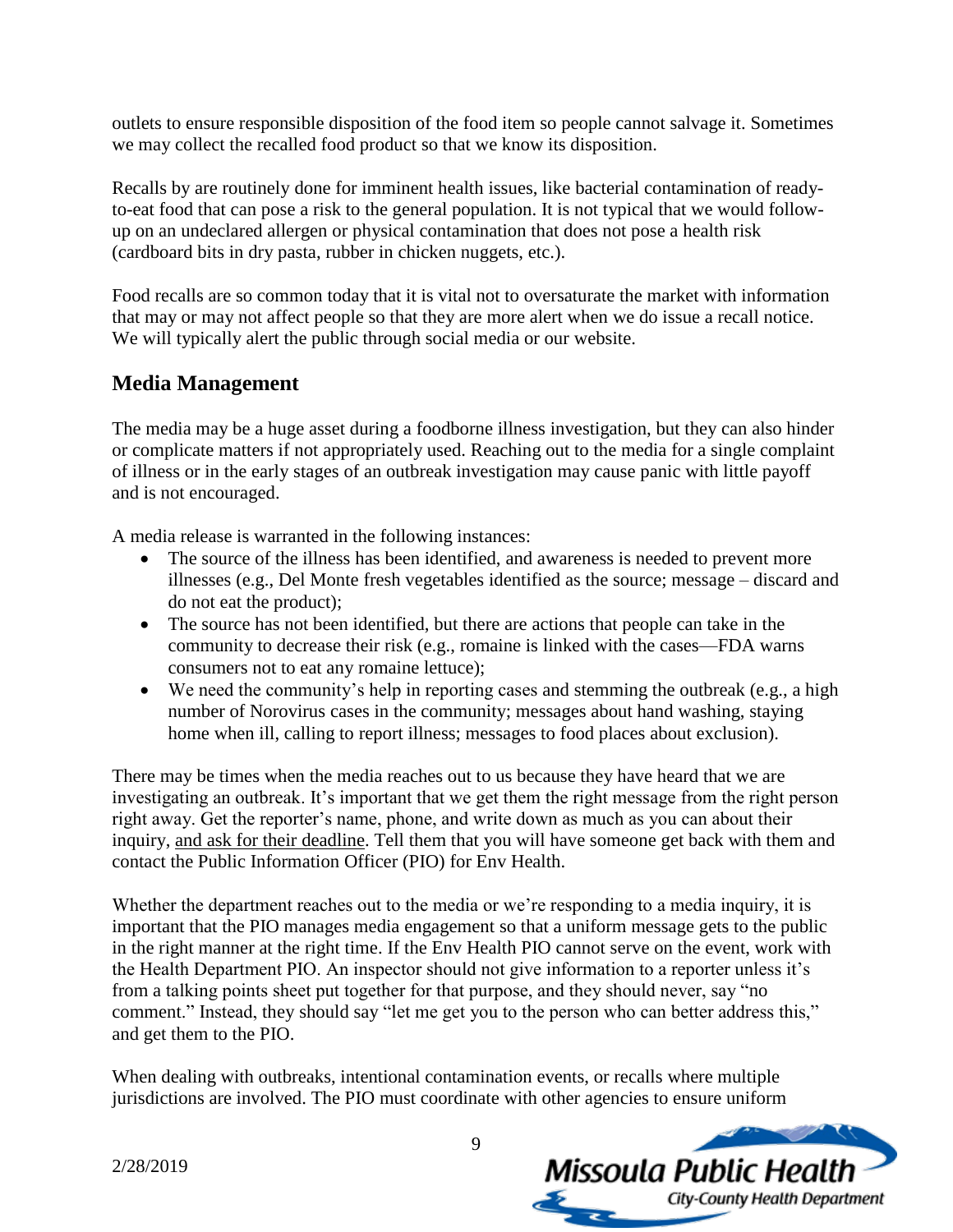messaging and to make sure that the information released does not compromise the activities of another entity. For example, if the police are investigating an intentional contamination event, they may not want certain information released to the public. When many agencies are involved, it may be beneficial to form a Joint Information Center (JIC) and designate a lead PIO from one of the agencies to run point.

### **Data Tracking and Analysis**

The Lead logs all complaints in the Env Health FBI tracking spreadsheet. At the end of the year, the Lead analyzes the information to identify trends in illness or injury, implicated establishment, food, type of food service, and preparation process. Based on the information, the department can determine if outreach efforts or investigation procedures need to change.

Specifically, the Lead will look at the following each year:

- Multiple complaints from the same establishment;
- Multiple complaints on the same establishment type;
- Multiple complaints implicating the same food;
- Multiple complaints associated with similar food preparation processes;
- Number of confirmed foodborne disease outbreaks;
- Number of foodborne disease outbreaks and suspected foodborne disease outbreaks;
- Contributing factors most often identified;
- Number of complaints involving real and alleged threats of intentional food contamination;
- Number of complaints involving the same agent; and,
- Number of complaints involving unusual agents when agents are identified.

If there is no foodborne illness or food-related injury outbreak during the year, MCCHD will conduct a tabletop exercise to simulate a response following this protocol. Whenever possible, multiple agencies should be involved in the tabletop.

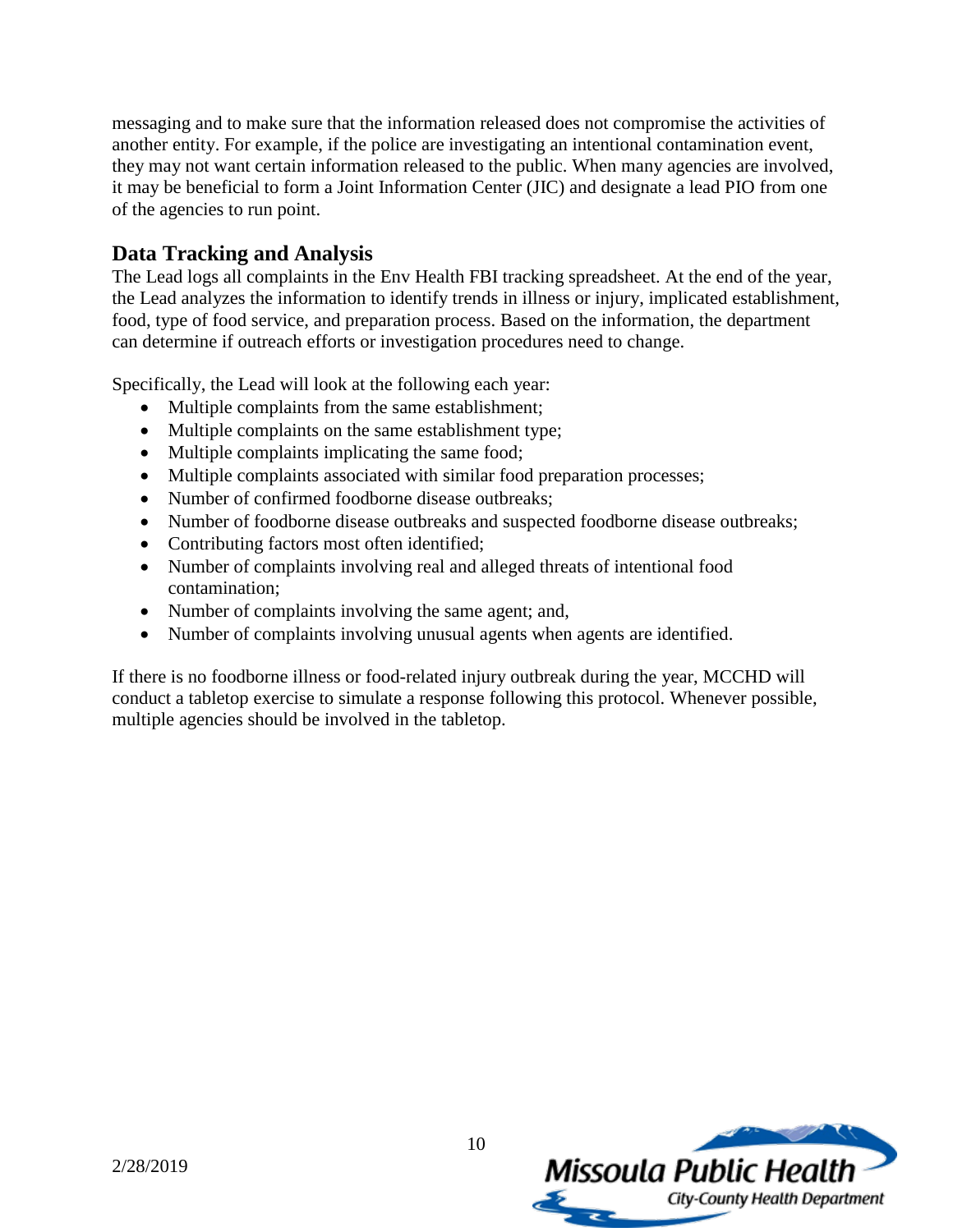#### **Authority**

1. **50-2-118 MCA. Powers and duties of local health officers.** In order to carry out the purpose of the public health system, in collaboration with federal, state, and local partners, local health officers or their authorized representatives shall:

(1) make inspections for conditions of public health importance and issue written orders for compliance or for correction, destruction, or removal of the condition;

(2) take steps to limit contact between people in order to protect the public health from imminent threats, including but not limited to ordering the closure of buildings or facilities where people congregate and canceling events;

(3) report communicable diseases to the department as required by rule;

(4) establish and maintain quarantine and isolation measures as adopted by the local board of health; and

(5) pursue action with the appropriate court if this chapter or rules adopted by the local board or department under this chapter are violated.

#### 2. **50-2-116 MCA states in part:**

**50-2-116. Powers and duties of local boards of health.** (1) In order to carry out the purposes of the public health system, in collaboration with federal, state, and local partners, each local board of health shall:

(f) identify, assess, prevent, and ameliorate conditions of public health importance through:

- (i) epidemiological tracking and investigation;
- (ii) screening and testing;
- (iii) isolation and quarantine measures;
- (iv) diagnosis, treatment, and case management;
- (vi) inspections;
- (vii) collecting and maintaining health information;
- (ix) other public health measures as allowed by law;

(g) protect the public from the introduction and spread of communicable disease or other conditions of public health importance, including through actions to ensure the removal of filth or other contaminants that might cause disease or adversely affect public health;

(h) supervise or make inspections for conditions of public health importance and issue written orders for compliance or for correction, destruction, or removal of the conditions;

(i) bring and pursue actions and issue orders necessary to abate, restrain, or prosecute the violation of public health laws, rules, and local regulations;

#### 3. **50-31-106 MCA :**

**50-31-106. Inspections and taking of samples authorized.** (1) The department or its authorized agents have free access at all reasonable hours to any factory, warehouse, or establishment in which foods, drugs, devices, or cosmetics are manufactured, processed, packed, or held for introduction into commerce or to any vehicle being used to transport or hold the foods, drugs, devices, or cosmetics in commerce, for the purpose of:

(a) inspecting the factory, warehouse, establishment, or vehicle to determine if any of the provisions of this chapter are being violated; and

(b) securing samples or specimens of any food, drug, device, or cosmetic after paying or offering to pay for the sample.

(2) The department shall make or cause to be made examinations of samples secured under the provisions of this section to determine whether or not any provision of this chapter is being violated.